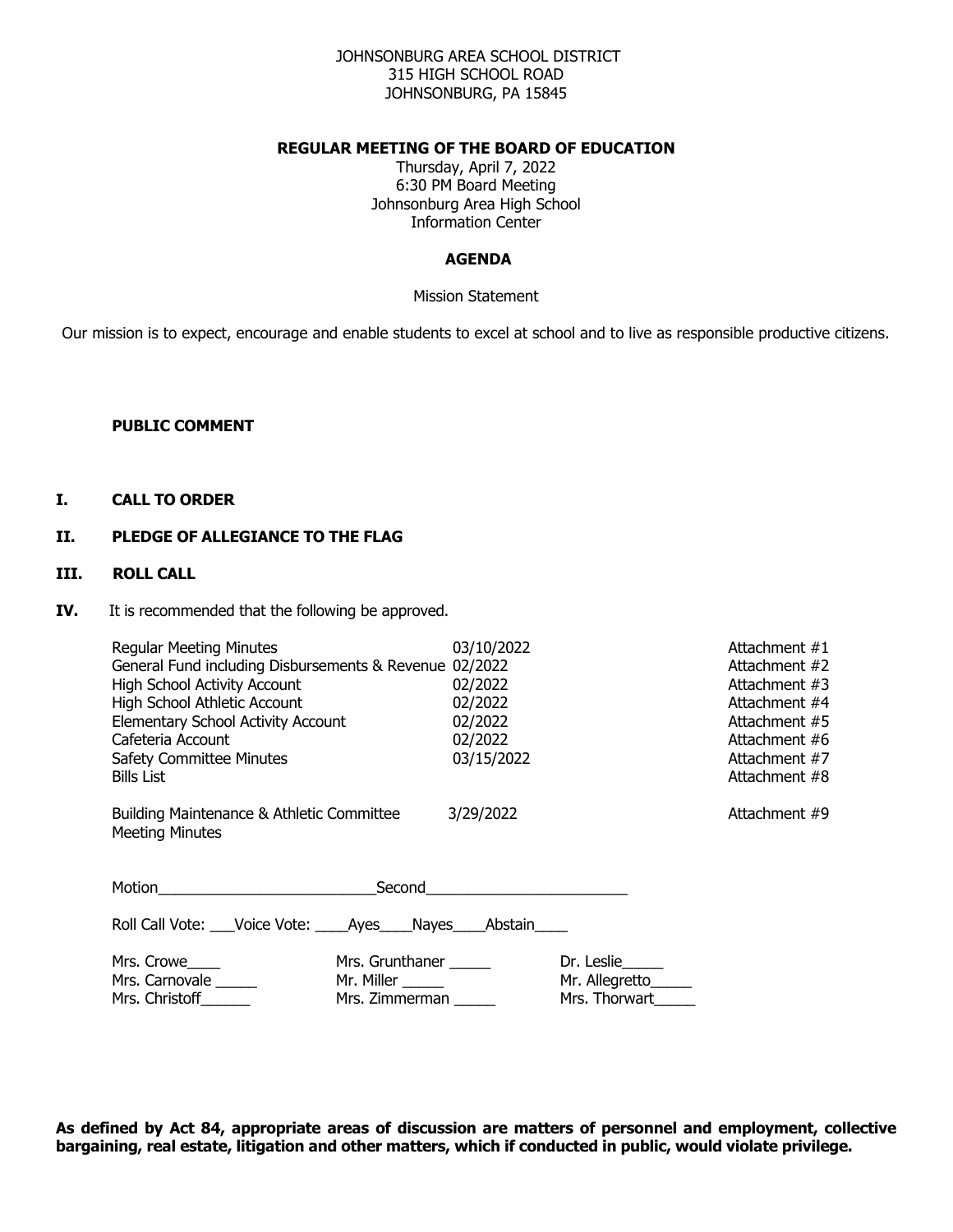## **A. PERSONNEL**

1. Recommend to approve Cole Peterson as a volunteer baseball coach for the 2021-2022 school year; pending completion of the necessary paperwork.

|    |                                        | Roll Call Vote: Voice Vote: Ayes Nayes Abstain                                           |                                                                                                                   |
|----|----------------------------------------|------------------------------------------------------------------------------------------|-------------------------------------------------------------------------------------------------------------------|
|    | Mrs. Crowe____                         |                                                                                          |                                                                                                                   |
|    | Mrs. Carnovale _____                   |                                                                                          |                                                                                                                   |
|    | Mrs. Christoff                         |                                                                                          |                                                                                                                   |
| 2. | completion of the necessary paperwork. |                                                                                          | Recommend to approve Amy Boults as a substitute nurse at the rate of \$135.00/day; effective immediately; pending |
|    |                                        |                                                                                          |                                                                                                                   |
|    |                                        | Roll Call Vote: Voice Vote: Ayes Nayes Abstain                                           |                                                                                                                   |
|    | Mrs. Crowe____                         |                                                                                          |                                                                                                                   |
|    | Mrs. Carnovale ______                  |                                                                                          |                                                                                                                   |
|    | Mrs. Christoff                         |                                                                                          |                                                                                                                   |
| 3. |                                        | Recommend to approve FMLA for Randy McCurdy for up to 12 weeks starting 3/23/2022.       |                                                                                                                   |
|    |                                        |                                                                                          |                                                                                                                   |
|    |                                        | Roll Call Vote: Voice Vote: Ayes Nayes Abstain                                           |                                                                                                                   |
|    | Mrs. Crowe____                         |                                                                                          |                                                                                                                   |
|    | Mrs. Carnovale _____                   | Mr. Miller ______                                                                        |                                                                                                                   |
|    | Mrs. Christoff                         |                                                                                          |                                                                                                                   |
| 4. |                                        |                                                                                          | Recommend to grant the superintendent permission to post and advertise for positions that become vacant.          |
|    |                                        |                                                                                          |                                                                                                                   |
|    |                                        | Roll Call Vote: ___ Voice Vote: _____ Ayes _____ Nayes _____ Abstain _____               |                                                                                                                   |
|    | Mrs. Crowe____                         | Mrs. Grunthaner ______                                                                   | Dr. Leslie                                                                                                        |
|    | Mrs. Carnovale ______                  | Mr. Miller ______                                                                        | Mr. Allegretto                                                                                                    |
|    | Mrs. Christoff______                   | Mrs. Zimmerman                                                                           | Mrs. Thorwart_____                                                                                                |
|    |                                        |                                                                                          |                                                                                                                   |
| 5. |                                        | Recommend to amend the agenda to add the following motion due to time sensitive matters. |                                                                                                                   |
|    |                                        |                                                                                          |                                                                                                                   |
|    |                                        | Roll Call Vote: Voice Vote: Ayes Nayes Abstain                                           |                                                                                                                   |
|    | Mr. Allegretto____                     | Dr. Leslie                                                                               | Mrs. Grunthaner                                                                                                   |
|    | Mrs. Carnovale _____                   | Mr. Miller______                                                                         | Mrs. Crowe _____                                                                                                  |
|    | Mrs. Christoff_______                  | Mrs. Zimmerman                                                                           | Mrs. Thorwart                                                                                                     |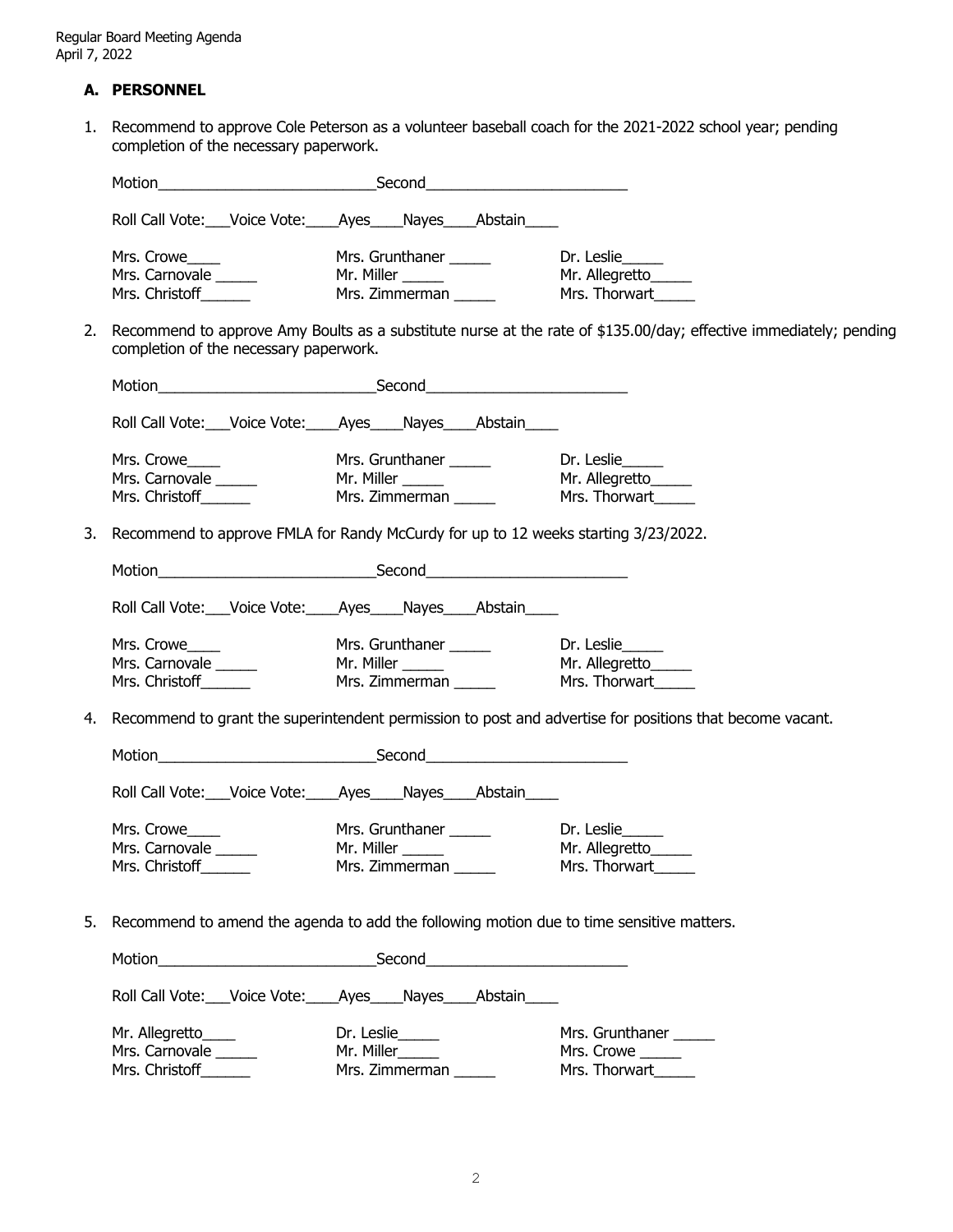6. Recommend to approve a temporary board secretary to fulfill any duties that may be required within the time period from April 21-April 26, 2022.

| Motion<br>Second                                       |                                            |                                                |
|--------------------------------------------------------|--------------------------------------------|------------------------------------------------|
| Roll Call Vote: Voice Vote: Ayes Nayes                 | Abstain                                    |                                                |
| Mr. Allegretto____<br>Mrs. Carnovale<br>Mrs. Christoff | Dr. Leslie<br>Mr. Miller<br>Mrs. Zimmerman | Mrs. Grunthaner<br>Mrs. Crowe<br>Mrs. Thorwart |

### **B. EDUCATION AND SCHOOL ACTIVITIES**

1. Recommend to approve the revision of the 2022-2023 School Calendar in April from April 13, 14, 17, and 18, 2023 changing it to April 6, 7, 10, and 11, 2023 and adjusting the snow make-up days. Attachment  $\#10$ 

| Roll Call Vote: Voice Vote: Ayes Nayes Abstain<br>Mrs. Crowe<br>Mrs. Grunthaner ______<br>Mrs. Carnovale<br>Mr. Miller _____<br>rur. rumer ______<br>Mrs. Zimmerman ______<br>Mrs. Christoff______ | Dr. Leslie<br>Mr. Allegretto_____<br>Mrs. Thorwart |  |
|----------------------------------------------------------------------------------------------------------------------------------------------------------------------------------------------------|----------------------------------------------------|--|
|                                                                                                                                                                                                    |                                                    |  |
|                                                                                                                                                                                                    |                                                    |  |
| 2. Recommend to change the regular meeting in June from June $16^{th}$ to June 23 <sup>rd</sup> , 2022.                                                                                            |                                                    |  |
|                                                                                                                                                                                                    |                                                    |  |
| Roll Call Vote: Voice Vote: Ayes Nayes Abstain                                                                                                                                                     |                                                    |  |
| Mrs. Crowe <b>Example 2019</b><br>Mrs. Carnovale ______<br>Mrs. Christoff ______                                                                                                                   | Mr. Allegretto_____<br>Mrs. Thorwart               |  |
| 3. Presented to the Board for the second and final reading; and recommended for approval are the following revised<br>policies:                                                                    | Attachment #11                                     |  |
| Policy #249 Vol III 2021 titled Bullying/Cyberbullying<br>Policy #610 Vol VI 2021 titled Purchases Subject to Bid/Quotation<br>Policy #611 Vol VI 2021 titled Purchases Budgeted                   |                                                    |  |
|                                                                                                                                                                                                    |                                                    |  |
| Roll Call Vote: Voice Vote: Ayes Nayes Abstain                                                                                                                                                     |                                                    |  |
| Mrs. Crowe<br>Mrs. Grunthaner ______<br>Mrs. Carnovale<br>Mrs. Zimmerman<br>Mrs. Christoff                                                                                                         | Dr. Leslie<br>Mrs. Thorwart                        |  |

4. Presented to the Board for the first reading are the following Policies: Attachment #12

Policy #626 Vol II 2020 titled Federal Fiscal Compliance Policy #824 Vol IV 2020 titled Maintaining Professional Adult/Student Boundaries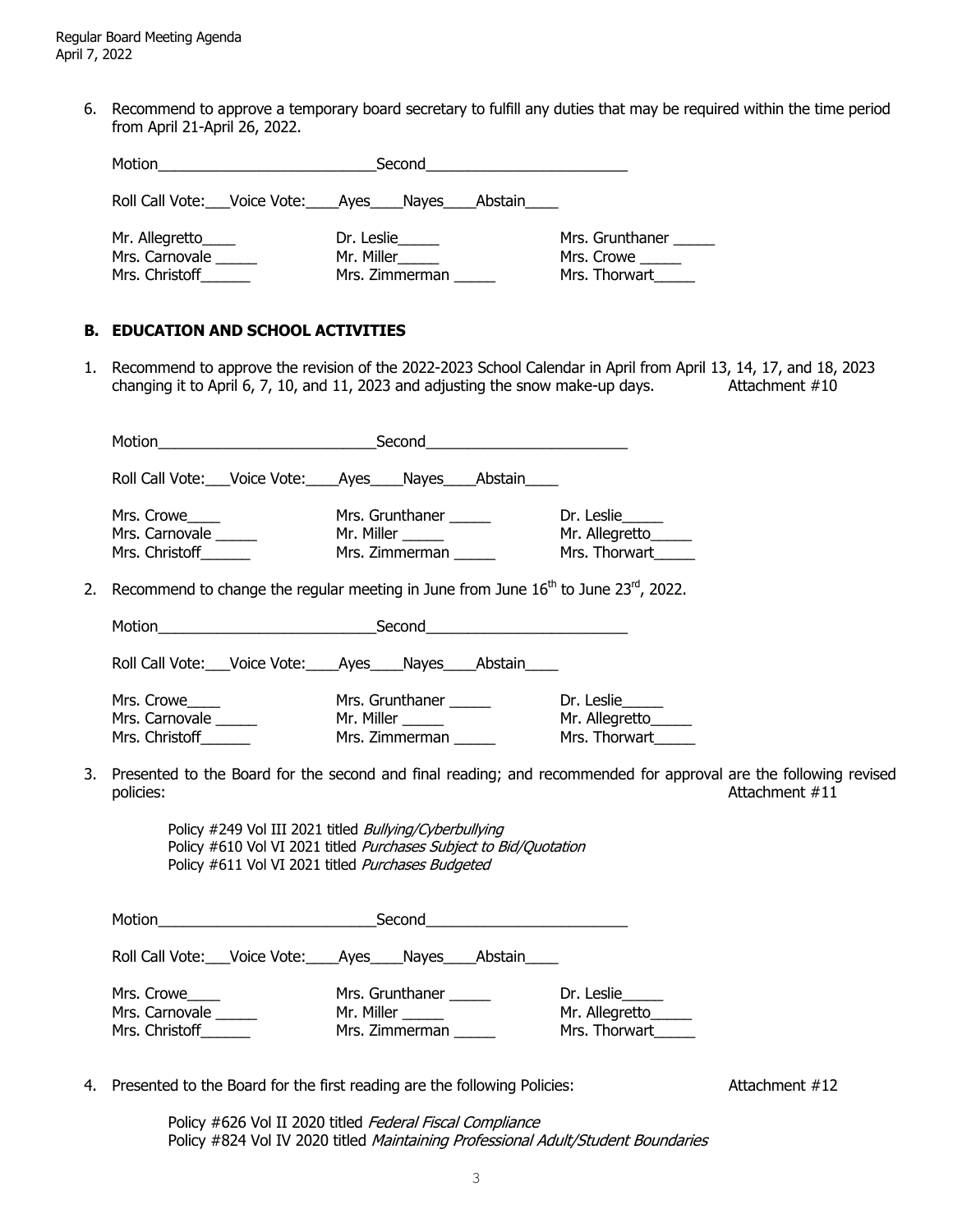5. Recommend to approve Knox Law Firm for Special Counsel for building projects. Attachment #13 Motion\_\_\_\_\_\_\_\_\_\_\_\_\_\_\_\_\_\_\_\_\_\_\_\_\_\_Second\_\_\_\_\_\_\_\_\_\_\_\_\_\_\_\_\_\_\_\_\_\_\_\_ Roll Call Vote: Voice Vote: Ayes Nayes Abstain Mrs. Crowe\_\_\_\_\_ Mrs. Grunthaner \_\_\_\_\_ Dr. Leslie\_\_\_ Mrs. Carnovale \_\_\_\_\_\_\_ Mr. Miller \_\_\_\_\_\_\_ Mr. Allegretto\_\_\_\_\_\_ Mrs. Christoff\_\_\_\_\_\_\_\_ Mrs. Zimmerman \_\_\_\_\_\_ Mrs. Thorwart\_\_\_\_\_\_ 6. Recommend to approve the agreement with CJL Engineering to design and facilitate projects subject to the successful negotiations to the terms and conditions by the superintendent and special counsel. Attachment #14 (Not enclosed) Motion\_\_\_\_\_\_\_\_\_\_\_\_\_\_\_\_\_\_\_\_\_\_\_\_\_\_Second\_\_\_\_\_\_\_\_\_\_\_\_\_\_\_\_\_\_\_\_\_\_\_\_ Roll Call Vote: Voice Vote: Ayes Nayes Abstain Mrs. Crowe\_\_\_\_\_\_ Mrs. Grunthaner \_\_\_\_\_\_ Dr. Leslie\_<br>
Mrs. Carnovale \_\_\_\_\_\_ Mr. Miller \_\_\_\_\_ Mr. Allegretto Mrs. Carnovale \_\_\_\_\_\_ Mr. Miller \_\_\_\_\_\_ Mr. Allegretto\_\_\_\_\_\_ Mrs. Christoff\_\_\_\_\_\_\_\_ Mrs. Zimmerman \_\_\_\_\_\_ Mrs. Thorwart\_\_\_\_\_\_ 7. Recommend to approve the contract for Technology Pool Counsel Resolution for the 2022 – 2023 School Year at a cost of \$400.00. Attachment #15 Motion\_\_\_\_\_\_\_\_\_\_\_\_\_\_\_\_\_\_\_\_\_\_\_\_\_\_Second\_\_\_\_\_\_\_\_\_\_\_\_\_\_\_\_\_\_\_\_\_\_\_\_ Roll Call Vote: \_\_\_Voice Vote: \_\_\_\_Ayes\_\_\_\_Nayes\_\_\_\_Abstain\_\_\_\_\_

| Mrs. Crowe     | Mrs. Grunthaner | Dr. Leslie     |
|----------------|-----------------|----------------|
| Mrs. Carnovale | Mr. Miller      | Mr. Allegretto |
| Mrs. Christoff | Mrs. Zimmerman  | Mrs. Thorwart  |

### **C. Finance**

1. Recommend to approve the Proposed Preliminary general fund budget for the 2022-2023 School Year in the amount of \$13,803,249.61. Attachment #16

| Motion                                                                                                                                                                                                                                                        | Second                                                                                                                                                                                                                               |                                               |
|---------------------------------------------------------------------------------------------------------------------------------------------------------------------------------------------------------------------------------------------------------------|--------------------------------------------------------------------------------------------------------------------------------------------------------------------------------------------------------------------------------------|-----------------------------------------------|
|                                                                                                                                                                                                                                                               | Roll Call Vote: Voice Vote: Ayes Nayes Abstain                                                                                                                                                                                       |                                               |
| Mrs. Crowe <sub>_____</sub><br>Mrs. Carnovale<br>Mrs. Christoff                                                                                                                                                                                               | Mrs. Grunthaner<br>Mr. Miller <u>________</u><br>Mrs. Zimmerman                                                                                                                                                                      | Dr. Leslie<br>Mr. Allegretto<br>Mrs. Thorwart |
| 2. Recommend to approve the Proposed General Operating Budget of the Seneca Highlands Intermediate Unit#9 for the<br>2022-2023 School Year in the amount of \$1,141,309.00. Johnsonburg Area School District's contribution is \$23,731.00.<br>Attachment #17 |                                                                                                                                                                                                                                      |                                               |
| Motion <b>Executive Service Service Service Service</b> Service Service Service Service Service Service Service Service                                                                                                                                       | Second <b>with the contract of the contract of the contract of the contract of the contract of the contract of the contract of the contract of the contract of the contract of the contract of the contract of the contract of t</b> |                                               |
|                                                                                                                                                                                                                                                               | Roll Call Vote: Voice Vote: Ayes Nayes Abstain                                                                                                                                                                                       |                                               |
| Mrs. Crowe<br>Mrs. Carnovale<br>Mrs. Christoff                                                                                                                                                                                                                | Mrs. Grunthaner<br>Mr. Miller <b>Martin</b><br>Mrs. Zimmerman                                                                                                                                                                        | Dr. Leslie<br>Mr. Allegretto<br>Mrs. Thorwart |